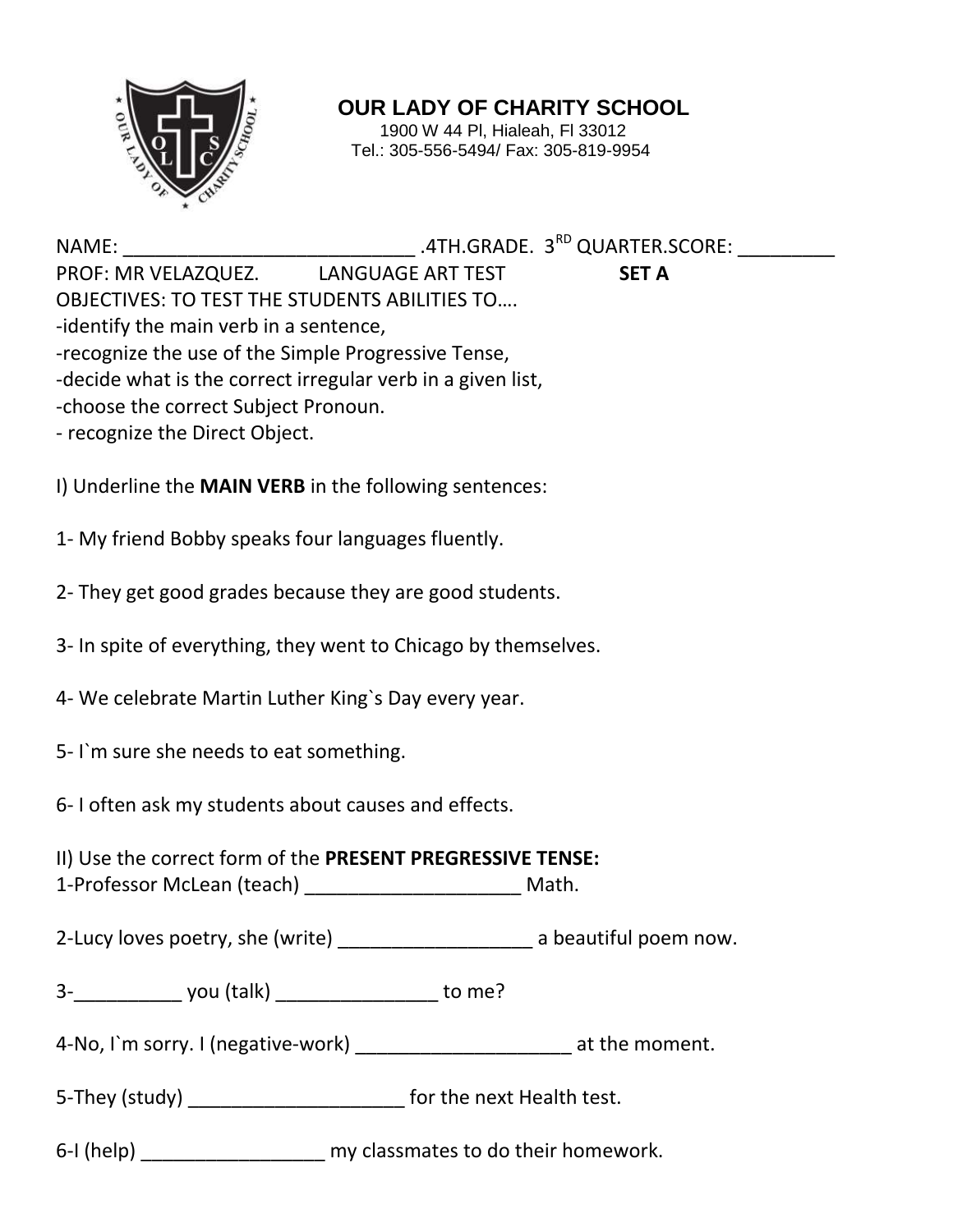## III) **IRREGULAR VERBS**. Write the Simple Past Tense of the verbs in parenthesis.

1-The students party (begin) \_\_\_\_\_\_\_\_\_\_\_ at about 9:00 p.m.

2-The supervisor (give) \_\_\_\_\_\_\_\_\_\_\_\_\_\_ her a nice present.

3-The kid (broke) his leg at school.

4- We (speak) \_\_\_\_\_\_\_\_\_\_\_\_\_\_\_ to the school principal about this situation.

IV)) Write the **SUBJECT PRONOUN** that replaces the underlined words:

1-\_\_\_\_\_\_\_\_\_\_\_\_\_\_\_ **JASON AND HIS FATHER** prepared everything for the party.

2-\_\_\_\_\_\_\_\_\_\_\_\_\_\_\_ The **TV SET** breaks down once every two weeks.

3-\_\_\_\_\_\_\_\_\_\_\_\_\_\_\_ **BETTY** likes to watch the news every night.

4-\_\_\_\_\_\_\_\_\_\_\_\_\_\_\_ **Mr. MIDLER** teaches in my class.

V )- DRAW ONE LINE UNDER THE SUBJECT AND TWO LINES UNDER OBJECT. CIRCLE THE MAIN VERB AND THE DIRECT OBJECT.((BETWEEN PARENTHESES))

1- I decided to visit my uncle Jim two years ago.

2- They found a beautiful cat in the back of her car.

3- Robert likes to go camping with his family.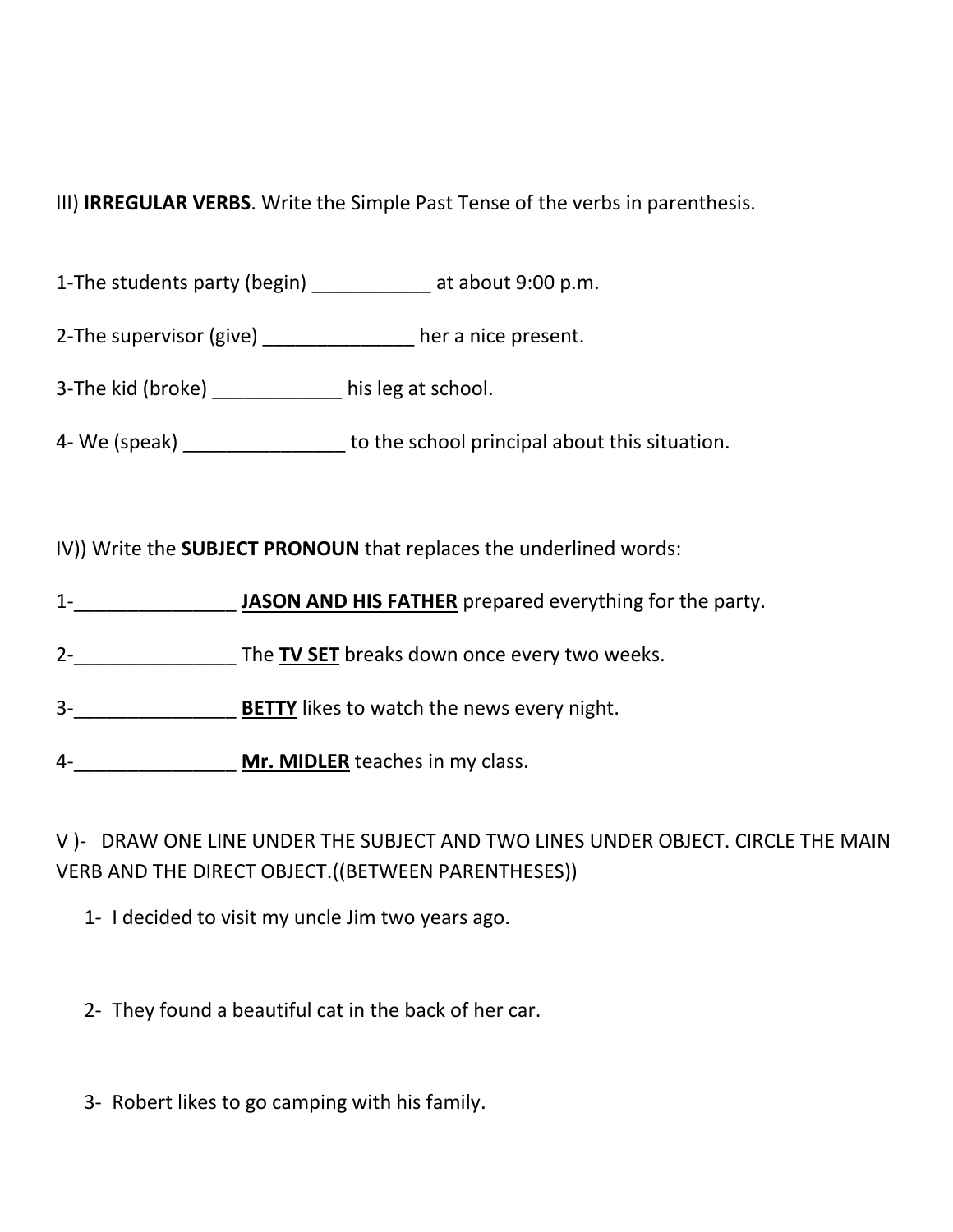## I)) READING TEST. READ THE FOLLOWING READING CAREFULLY: "CROWS"

 1-Once, among all the flying birds in the beautiful forest, were two special birds. They had very colorful feathers that shone brightly under the sun as they flew around. All the other birds admired and envied them. And the songs they sang were out of this world. When these birds sang, the others in the forest would quiet down and just listen to them.

 2-One day, as these two birds were flying around, they saw a strange thing coming up in the air which was not a cloud. They looked and looked from up the air, but they couldn't make out what it was. One said to the other, "Let us fly a little way further and see what it is."

 3-"I'm scared," said the other, but he followed his friend halfway to the strange thing. Then both stopped in a tree and looked and looked.

 4-"What is that orange color below and that black color going in the air?" said the one bird, begging his friend to go closer. So, they flew right to the edge of where the forest was burning- something the birds had never seen before. They sat a long time watching it. The one bird said, "Let us fly to that black tree and see the burning from the top."

 5-The other said, "No. Let us go back. We have seen enough." But the other kept it up, wanting to fly to the top of the tall black tree. As usual he won the argument and they flew to the top of the tree and tried to sit on a limb.

 6-But the limb broke and the birds fell to the ground into the black soot which burned their beautiful feathers into charcoal.

 7-And their voices were gone. They couldn't find any sound out, until one day they learned to say, "Caw, Caw." For this, they were ashamed and never returned to the beautiful forest they once knew.

## **QUESTIONNAIRE**

I)- SAY THE PARAGRAPH AND LINE(S) WHERE THE FOLLOWING INFORMATION APPEAR:

- 1-P L(s) What happens in the forest when those birds sing.
- $2-P$  L(s) What they did when they saw a strange thing coming up in the air.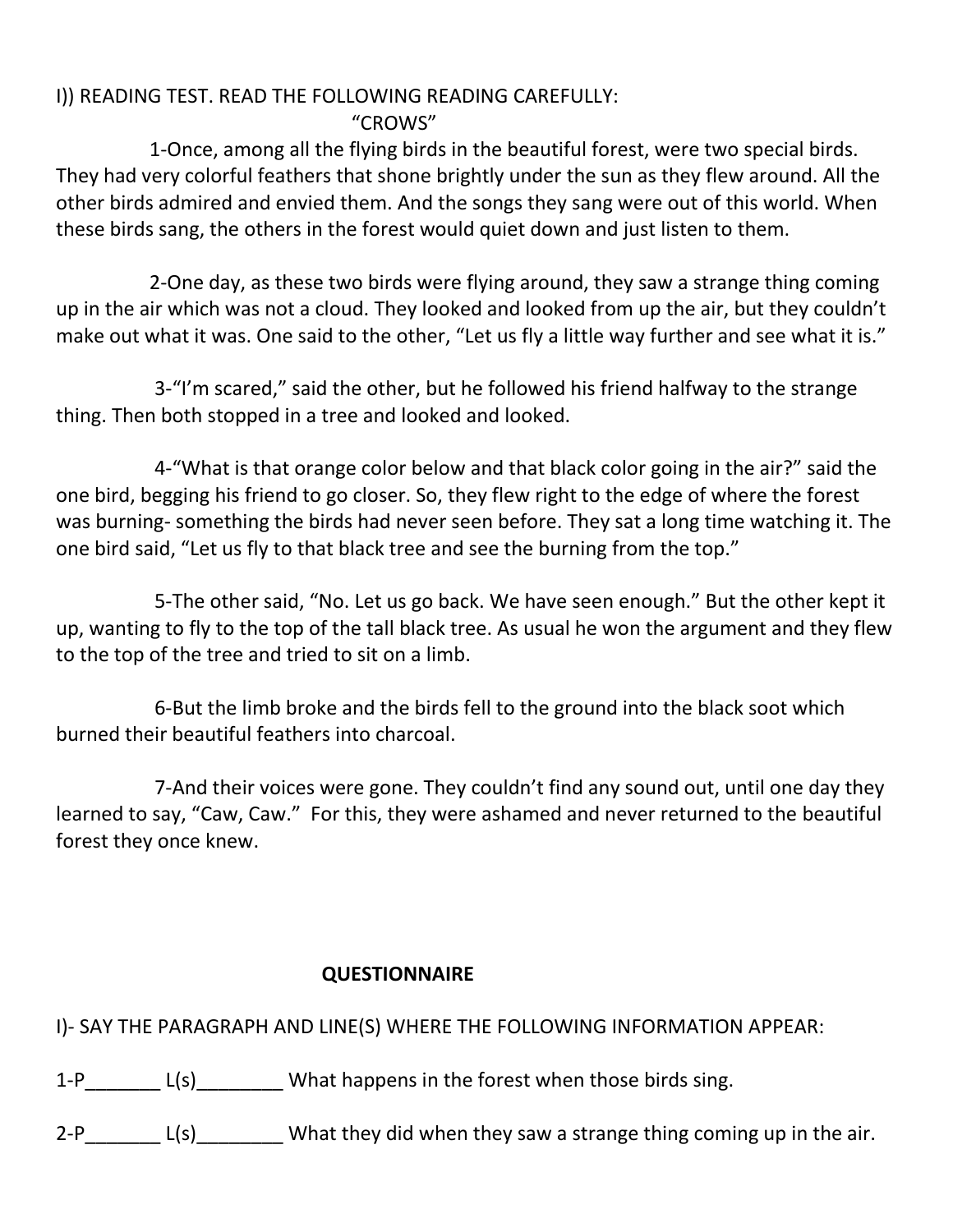- 3-P\_\_\_\_\_\_\_\_ L(s)\_\_\_\_\_\_\_\_\_\_ They decided to fly to the black tree and see the burning from the top.
- 4-P\_\_\_\_\_\_\_ L(s)\_\_\_\_\_\_\_\_ What happened when the limb broke.
- 5-P L(s) They never went back to the forest they once loved.
- $6-P$  L(s) One of the birds wanted to return back.

II)- SAY THE MEANING OF THE UNDERLINED WORDS:

1-They had very colorful feathers that shone brightly under the sun as they flew around.

- a- Any of the flat appendages growing from a bird skin.
- b- Any of the steps to get to the second floor.
- c- Any of the birds that fly together.
- d- Any part of the forest they live in.

2-They saw a strange thing coming up in the air which was not a cloud.

- a- Things people see every day.
- b- Unusual or surprising.
- c- Happy and bright.
- d- Famous and well known.

3-"I'm scared," said the other.

- a- Happiness and joy.
- b- Begin, commence.
- c- Talkative.
- d- d-A sudden attack of fright.

4-So, they flew right to the edge of where the forest was burning- something the birds had never seen before.

- a- Narrow.
- b- Border, rim
- b- Awesome
- c- Habits

5-. As usual he won the argument and they flew to the top of the tree and tried to sit on a limb.

- a- Discussion, debate
- b- Speech.
- c- Peace.
- d- Forest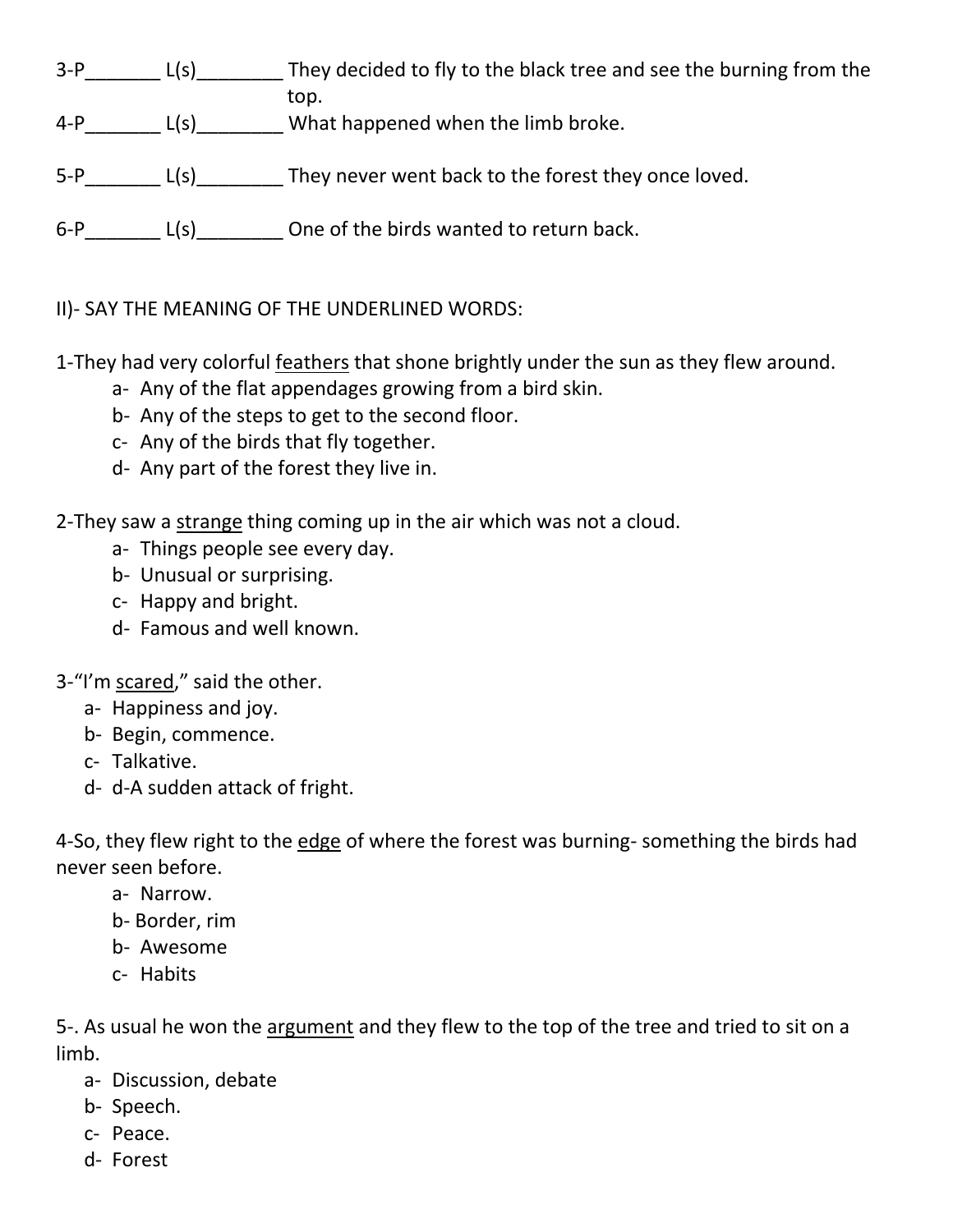6- For this, they were ashamed and never returned to the beautiful forest they once knew.

a- surprised

b- astonish.

c- Unhappy

d-embarrassed

III )- Answer the following questions from the text:

1-How were the songs the birds sang?

2-What happened one day when those birds were flying around?

3-When the first bird won the argument. What did they do?

4-What did they learn to say one day?

IV ): Choose your favorite title and write a paragraph about it, no less than 60 words:

- 1- "At the Library."
- 2- "Remembering Hurricane Katrina".
- 3- "Judy`s Appalachia".
- 4- "Words for Change."